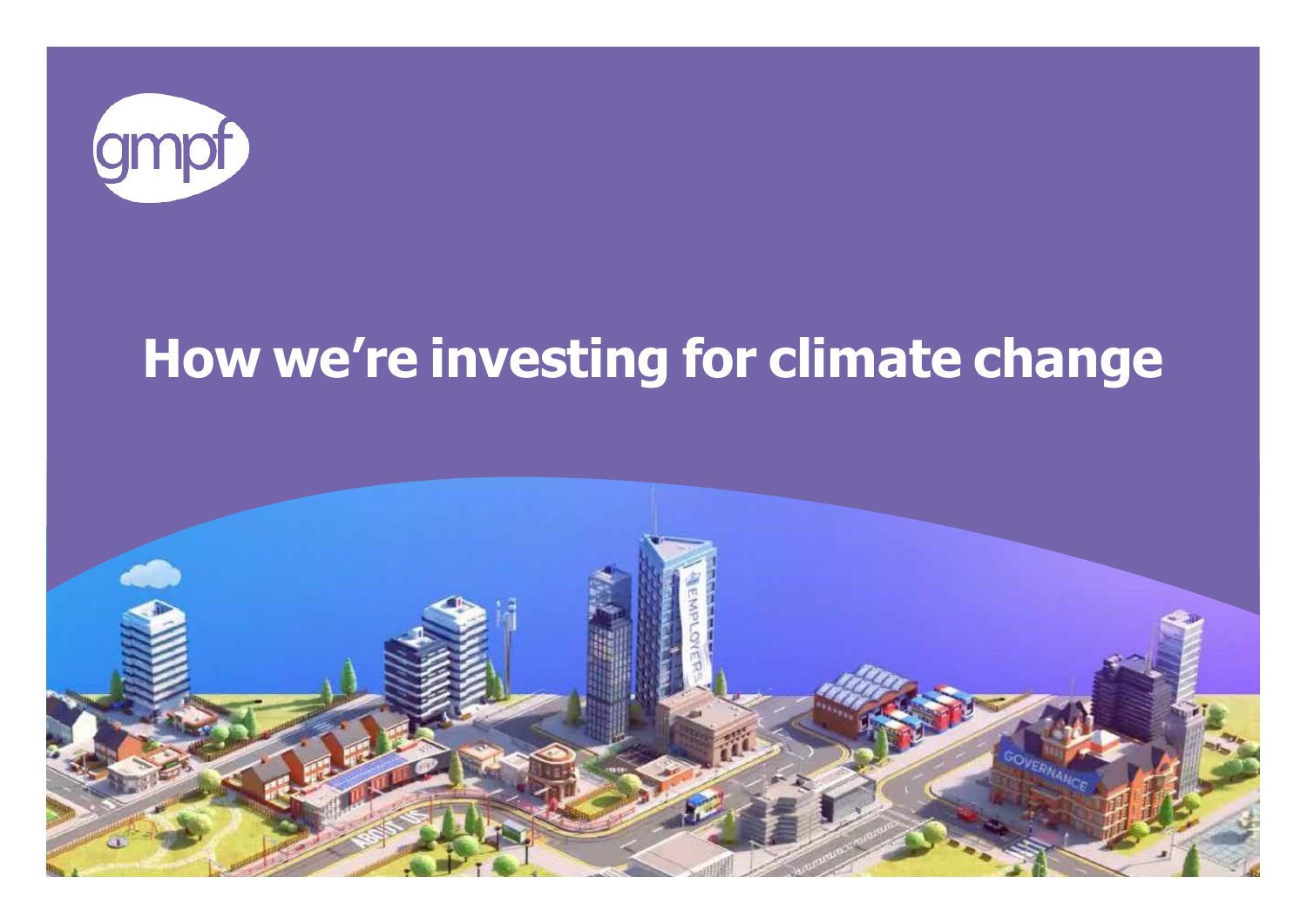## Climate change is happening!





Climate models predict that the world's temperature is likely to increase above 4˚C by the end of this century if things don't change.

This doesn't just threaten the quality of our day-to-day lives. It's a risk to virtually every sector of business and the wider economy itself.



If we start to drastically reduce greenhouse gas emissions now, we can limit the rise in global temperature to 1.5˚C above the level it was at the start of the modern industrial era. This is the ambition of the Paris Agreement.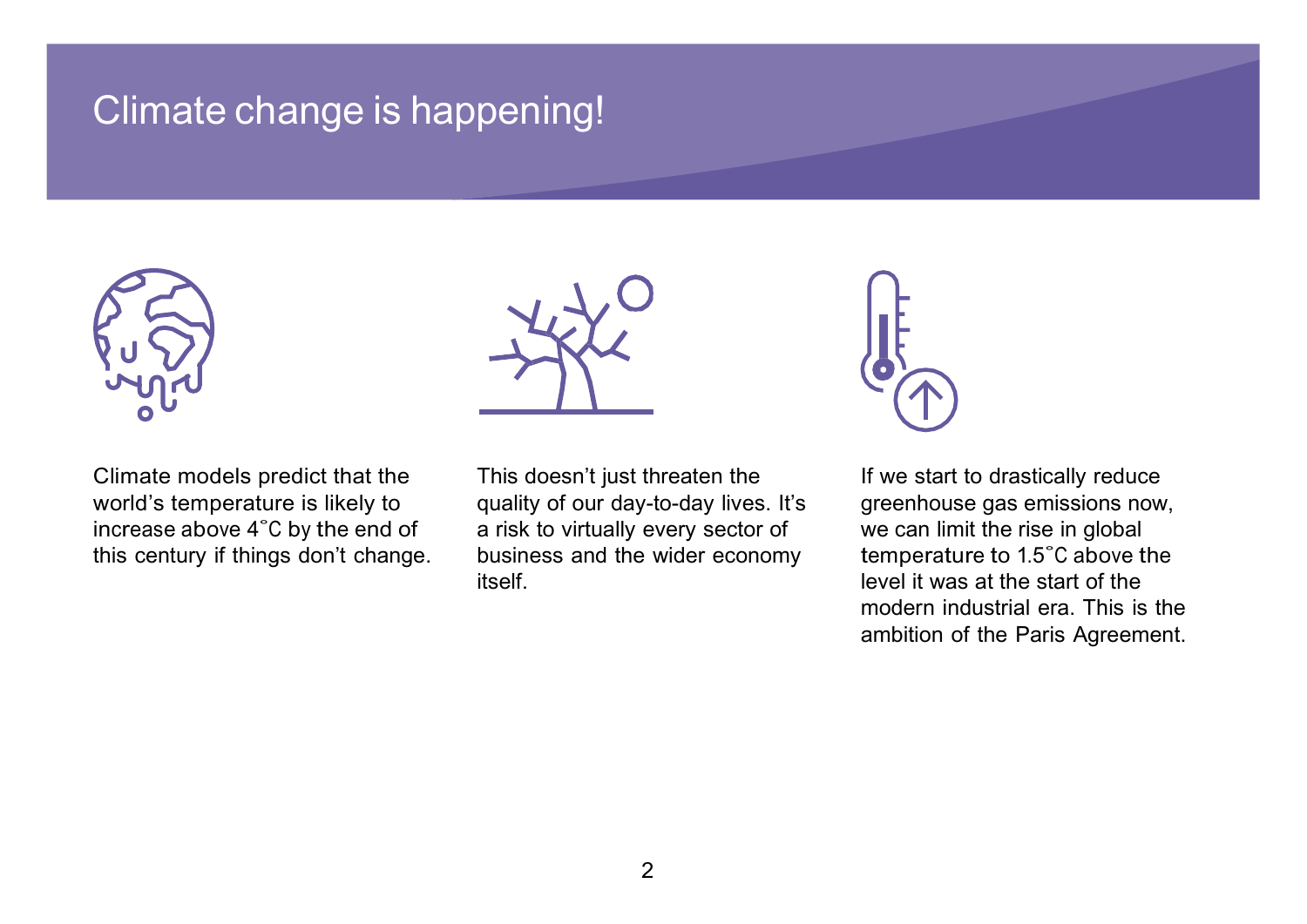#### So what needs to be done?



The Paris Agreement is a landmark international agreement that was adopted by nearly every nation in 2015 to address climate change. It includes **commitments to cut their greenhouse gas emissions aiming for a zero emissions world by 2050.** 



**Changing our own everyday activities** – recycling, saying no to plastic carrier bags, reducing our own energy consumption, for example – will only go so far.



**The reduction of greenhouse gas emissions on a large scale requires support and investment.** The world needs to shift our reliance from old fossil fuels like oil, gas, coal to renewable sources of energy like solar, wind, geothermal and new ideas for carbon reduction and hydrogen. This is the so-called 'energy transition' and it needs investment to support the planet and society – **that's where pension funds like ours come in.**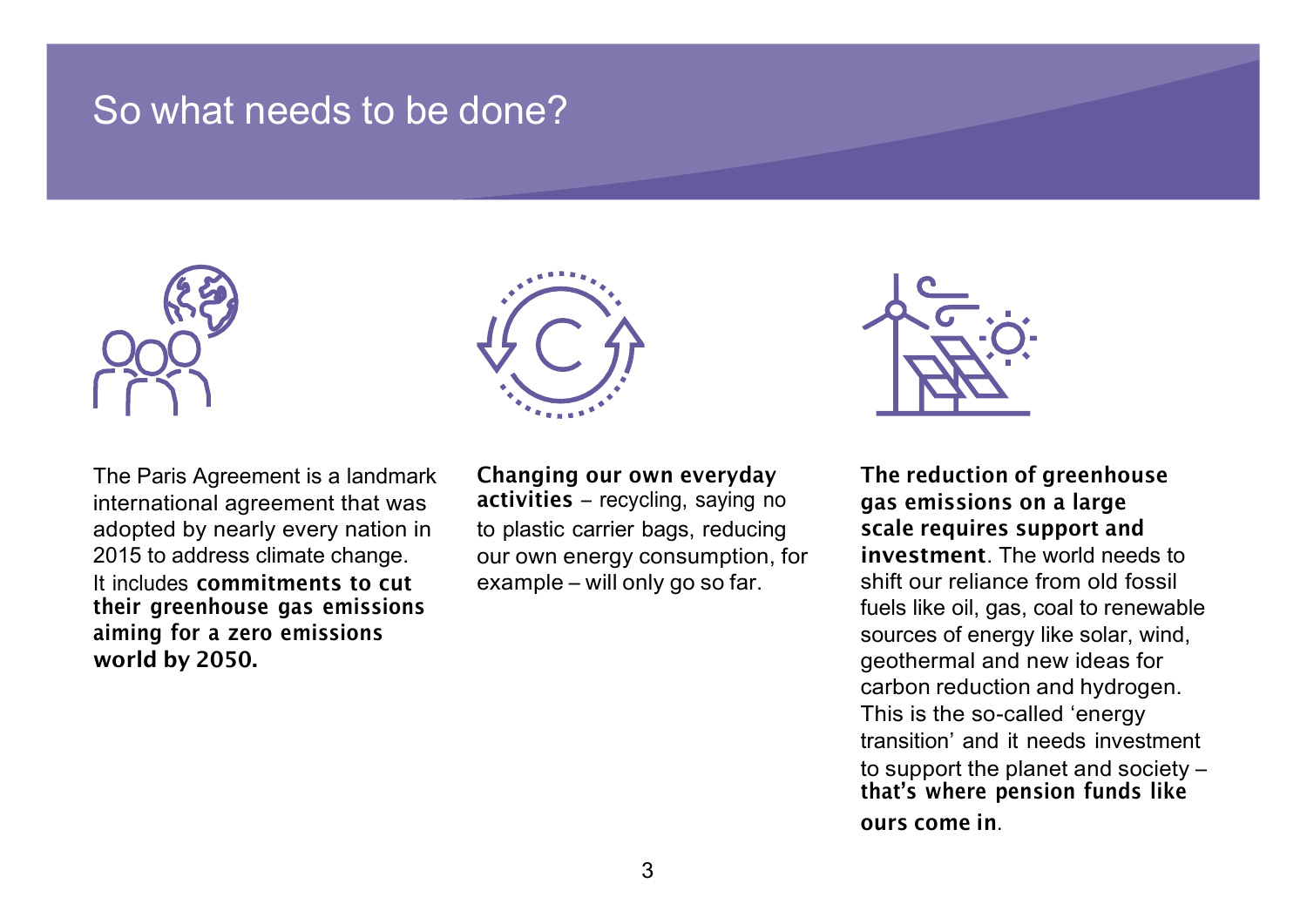## What are we doing?

As the UK's largest local authority pension fund at GMPF we need to also **use our influence** to help industry make changes too.







this way gives the pension fund **a strong financial outlook and the ability to drive positive change.** 

Our long-term goal is **for 100% of our investments to be compatible with the Paris Agreement ambition of net zero emissions by 2050.** 



The goals in the Paris agreement show that the transition to a carbon neutral world is a journey that is achievable, but will take time and investment.

**The firms that manage your money know and will invest in line with our ambition.**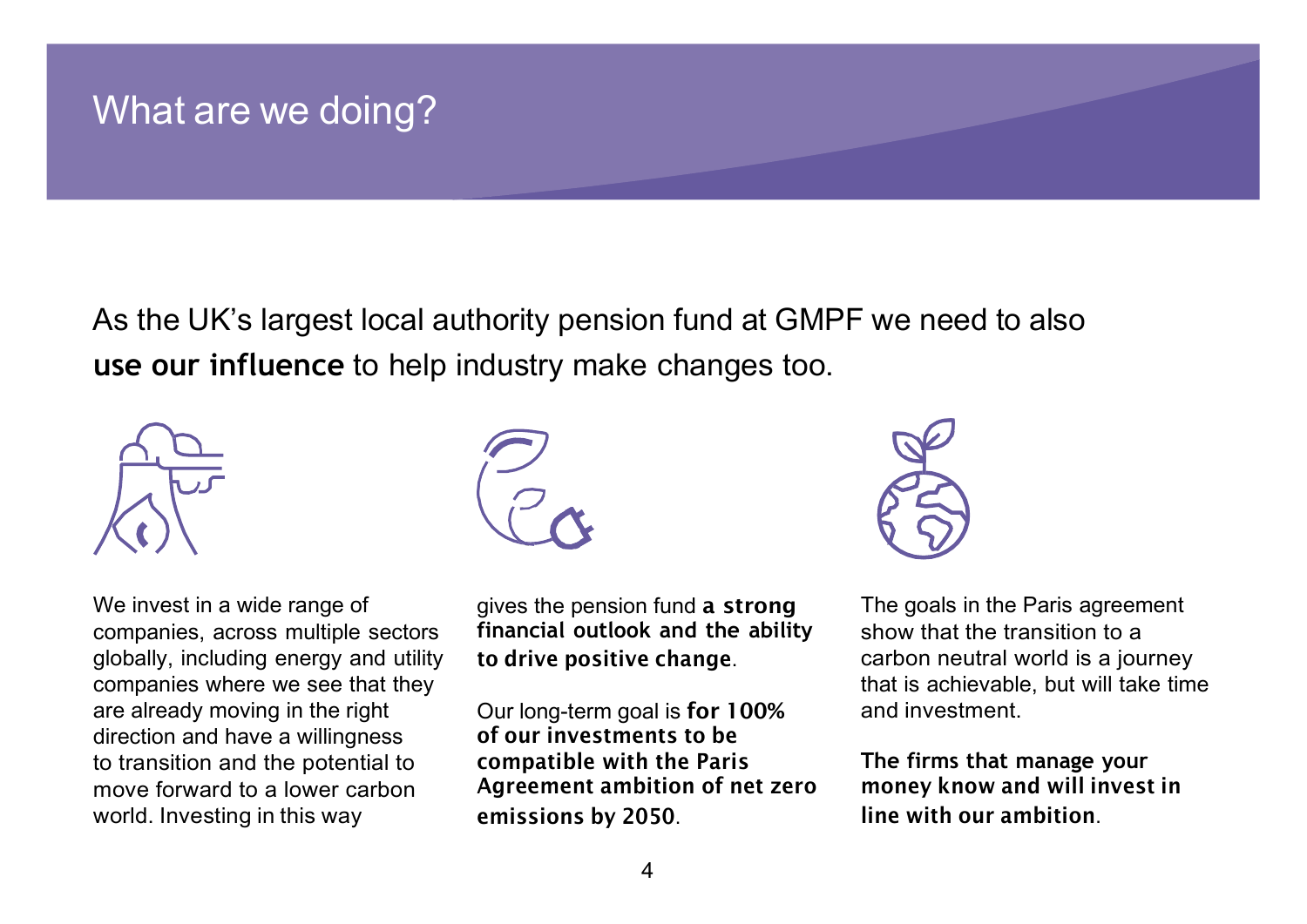## To invest or not invest? That is the question.



The world's biggest greenhouse gas polluters are central to the world economy as they provide:

- heating for your homes
- fuel for your cars
- steel to build wind turbines

and much more.





If these companies are not able to change then the world is very unlikely to transition to the lower carbon world that we need to be in. **If they are able to transition the world becomes a better place.** This requires a lot of action on the part of governments, industries, and every one of us.

**So as a pension fund we have the money available to support the industries and companies that are investing in the technology and infrastructure for the benefit of all.**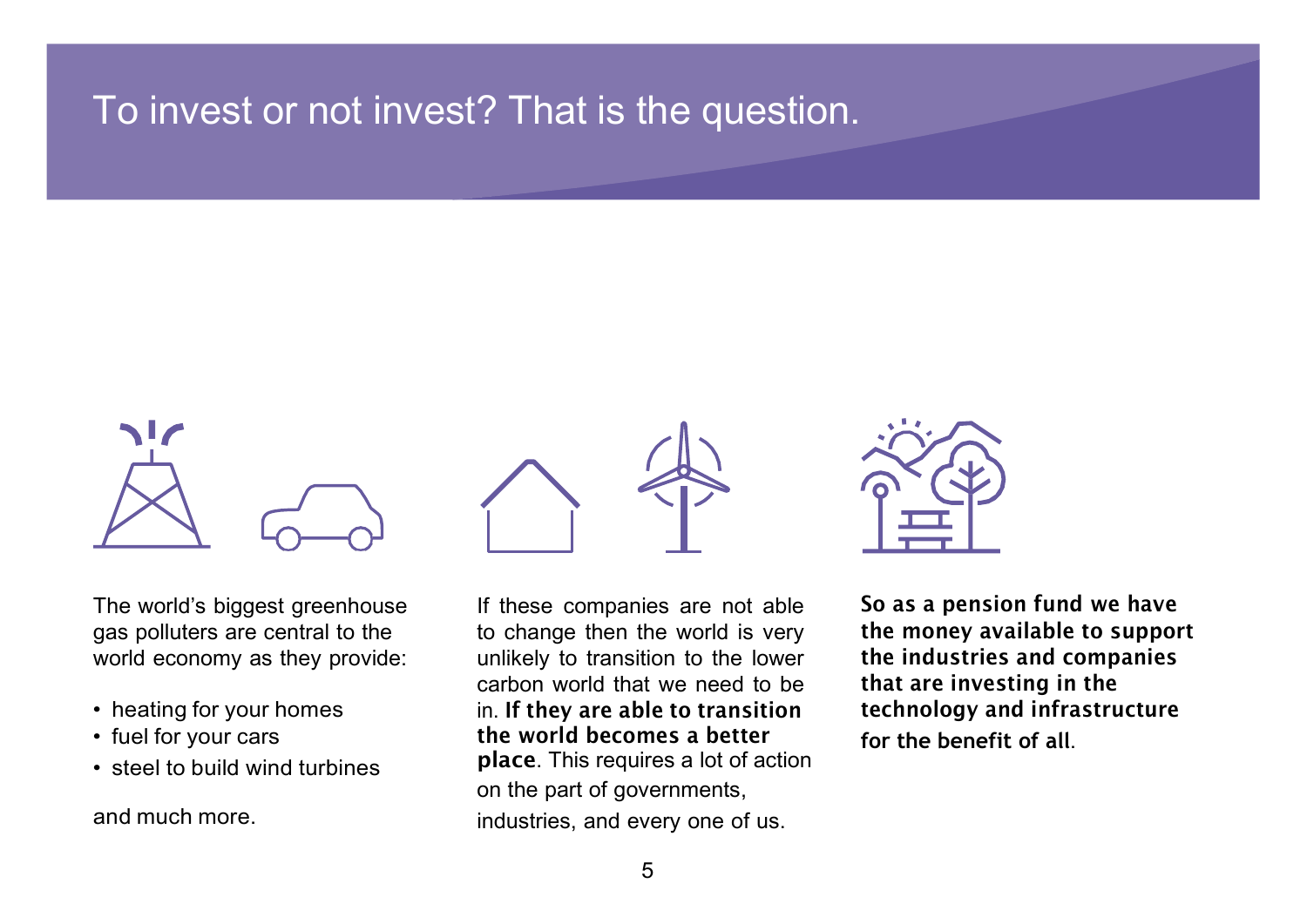#### Why do we invest in the energy and oil companies?



Looking at oil and gas companies we believe they are critical to world as it is now and the new future. **They are able to generate huge cash flows** from declining oil production which can be invested in renewable energy and other low carbon technologies.



**They have the benefit of experience in large investment and complex engineering projects** which will play an important role in the transition.



**They are some of the best placed companies to support new energy sources** to meet society's needs. By not investing we give away the influence that we can have with these companies to investors who may care less than we do. This is not an outcome we want for the future for you, the fund or the generations to come.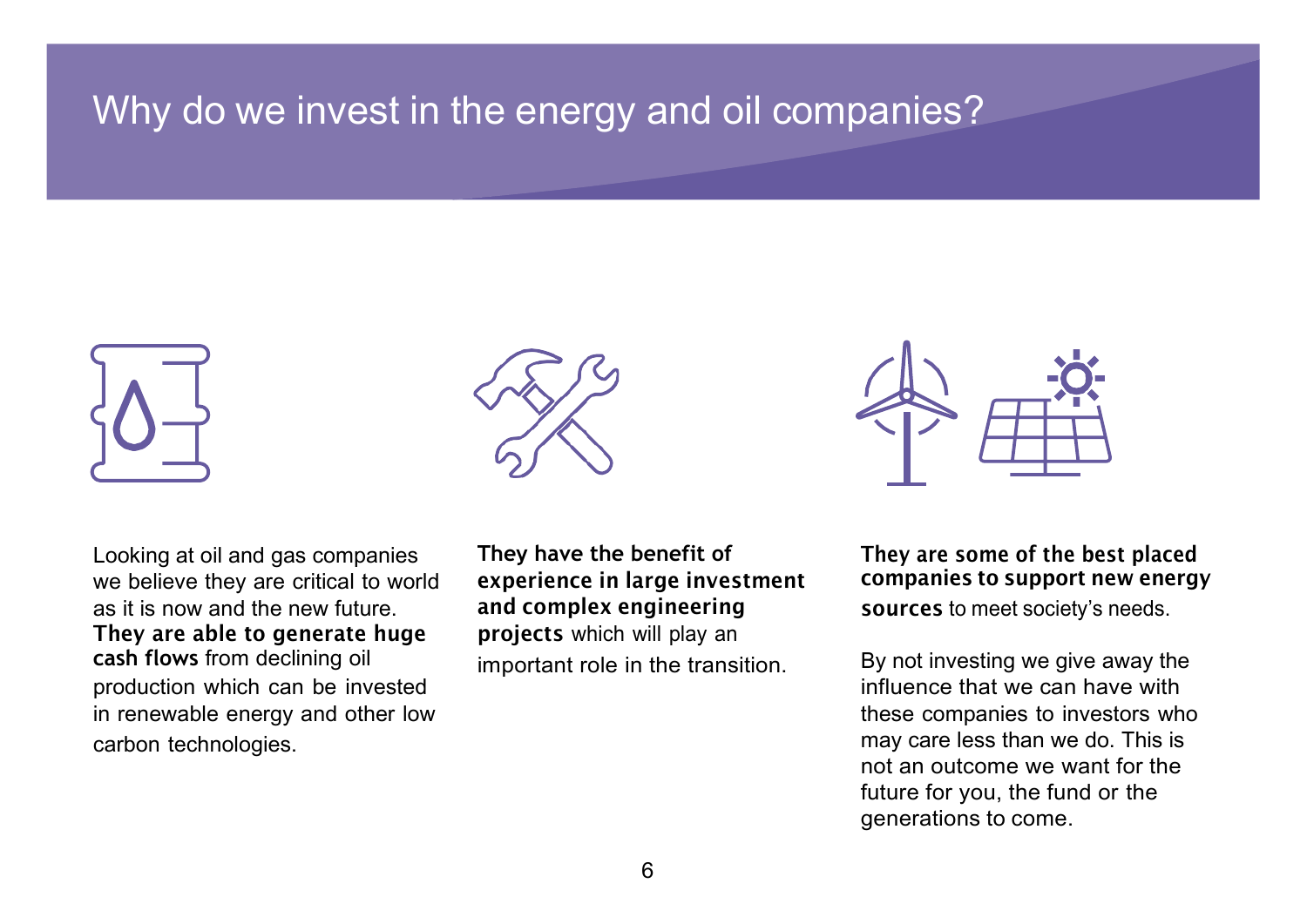# How much influence can we really have over the world's biggest polluters?



We are the largest UK local authority pension fund in the UK with over £22 billion to invest, but by standing with other investors who share our beliefs and goals then **the collective power we can bring can change the future of the world**.



Together with our largest asset manager UBS, we are part of Climate Action 100+, which is **a collaborative initiative aimed at influencing high greenhouse** 



**gas polluters, together with companies globally to drive the clean energy transition** and help achieve the goals of the Paris Agreement on climate change.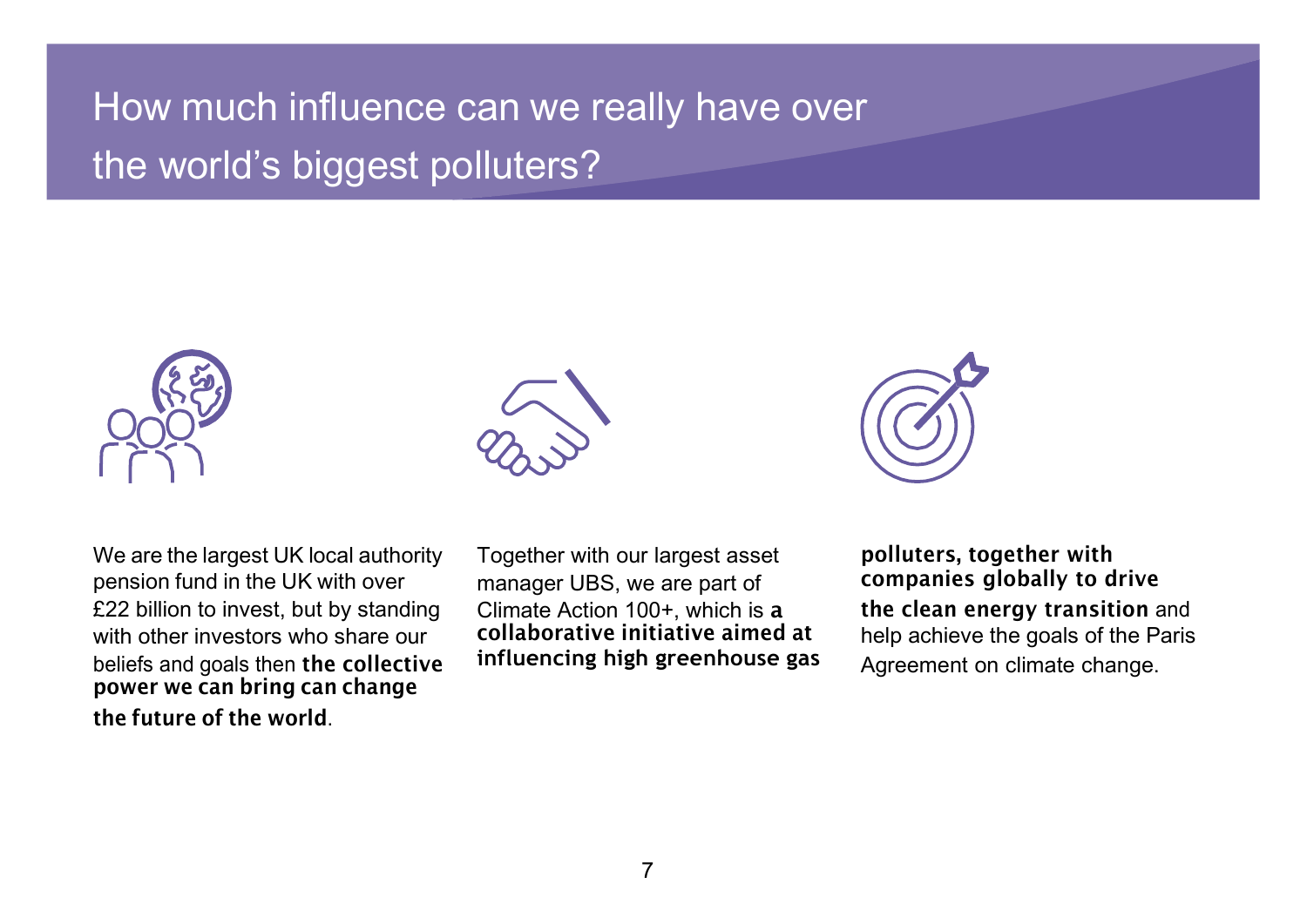## So what is Climate Action 100+?



Climate Action 100+ is

615

investors working together

**With** \$55 trillion in assets

Working with 167 companies

Who make up

80%+

global industrial emissions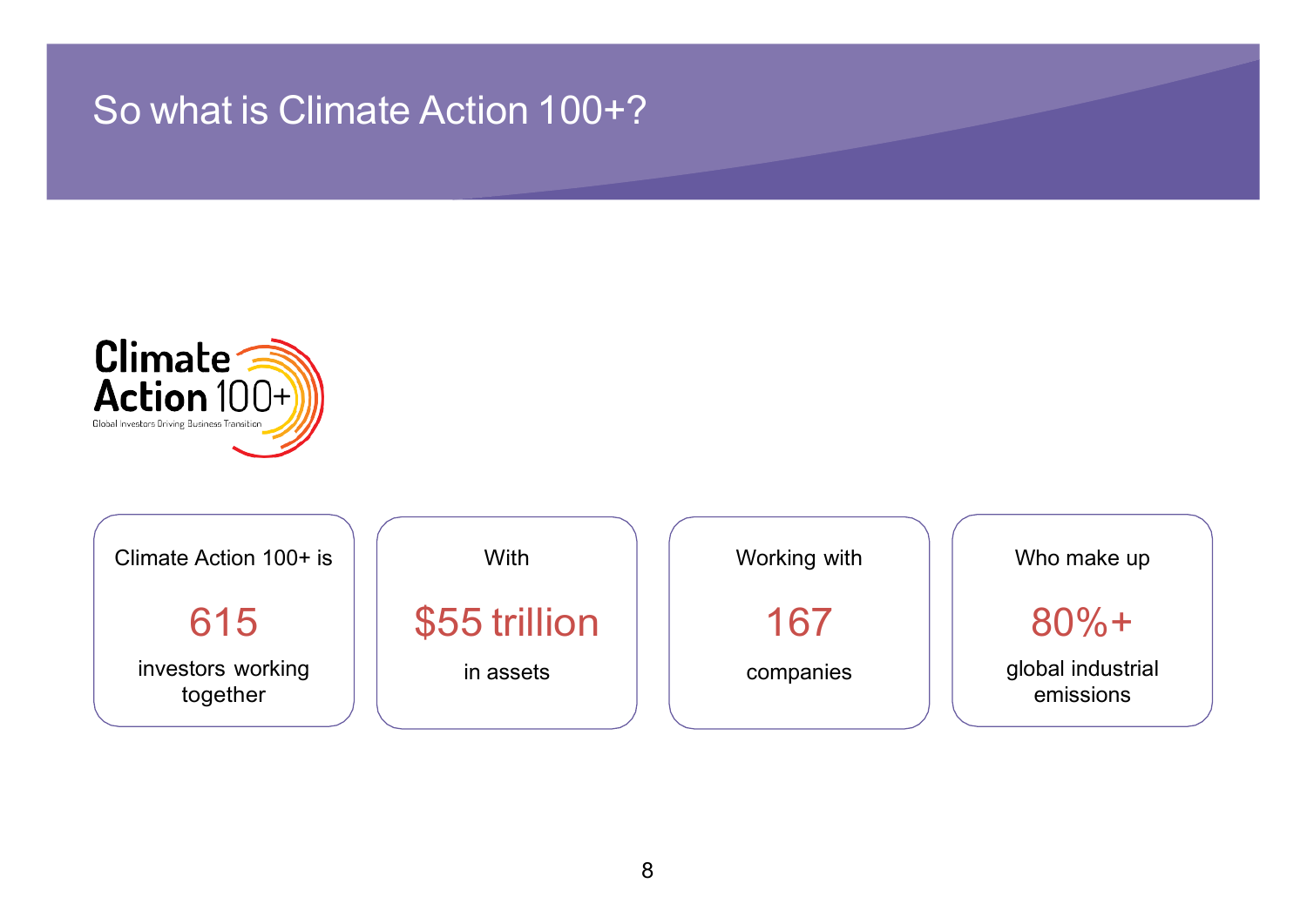

**The combined strength of Climate Action 100+** means we can engage with senior management in companies to help change their views, business plans and activities, helping them transition to a lower carbon future.



Influence can come from speaking to companies and it can also come from voting at company meetings.

**The vote we have has a major part to play in driving change**.



If we do not invest in these companies we have no vote and no longer have a say. **Voting at company meetings is one of the most important ways we can help address the climate challenge**.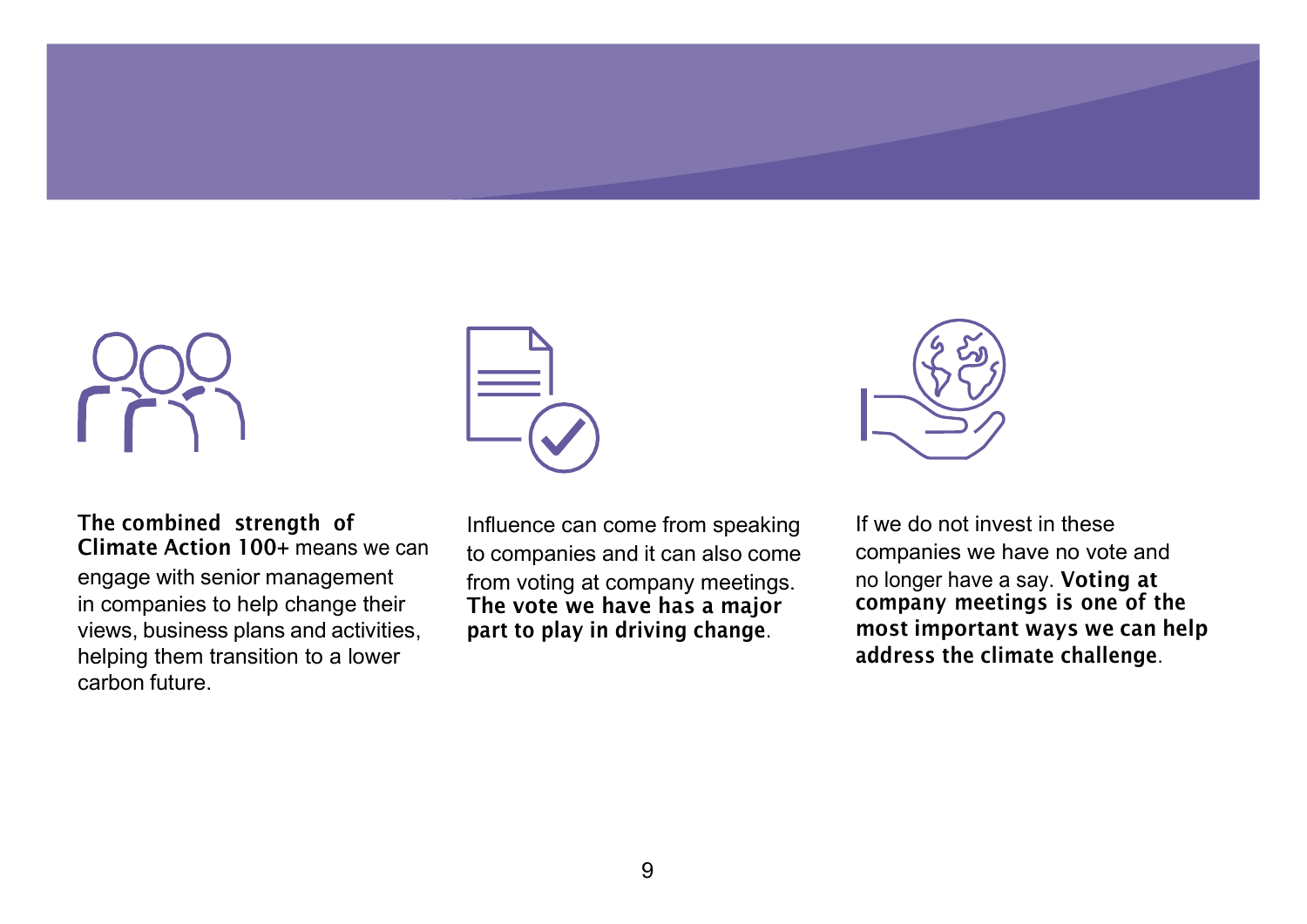## Our approach is working

Since 2018 our largest pension fund manager UBS, as part of Climate Action 100+, has been **working with BP to help them develop a decarbonization plan, to reduce their greenhouse gas emissions and to spend their money in line with the goals of the Paris Agreement**.

At the beginning of 2020, **BP announced a 'net zero' emissions target to reduce emissions by 2050**, and to have completed a global review of lobbying activities on climate change.

**BP now has a climate response plan in place with six targets for 2030**. All of these actions will help BP transition to a more sustainable future:

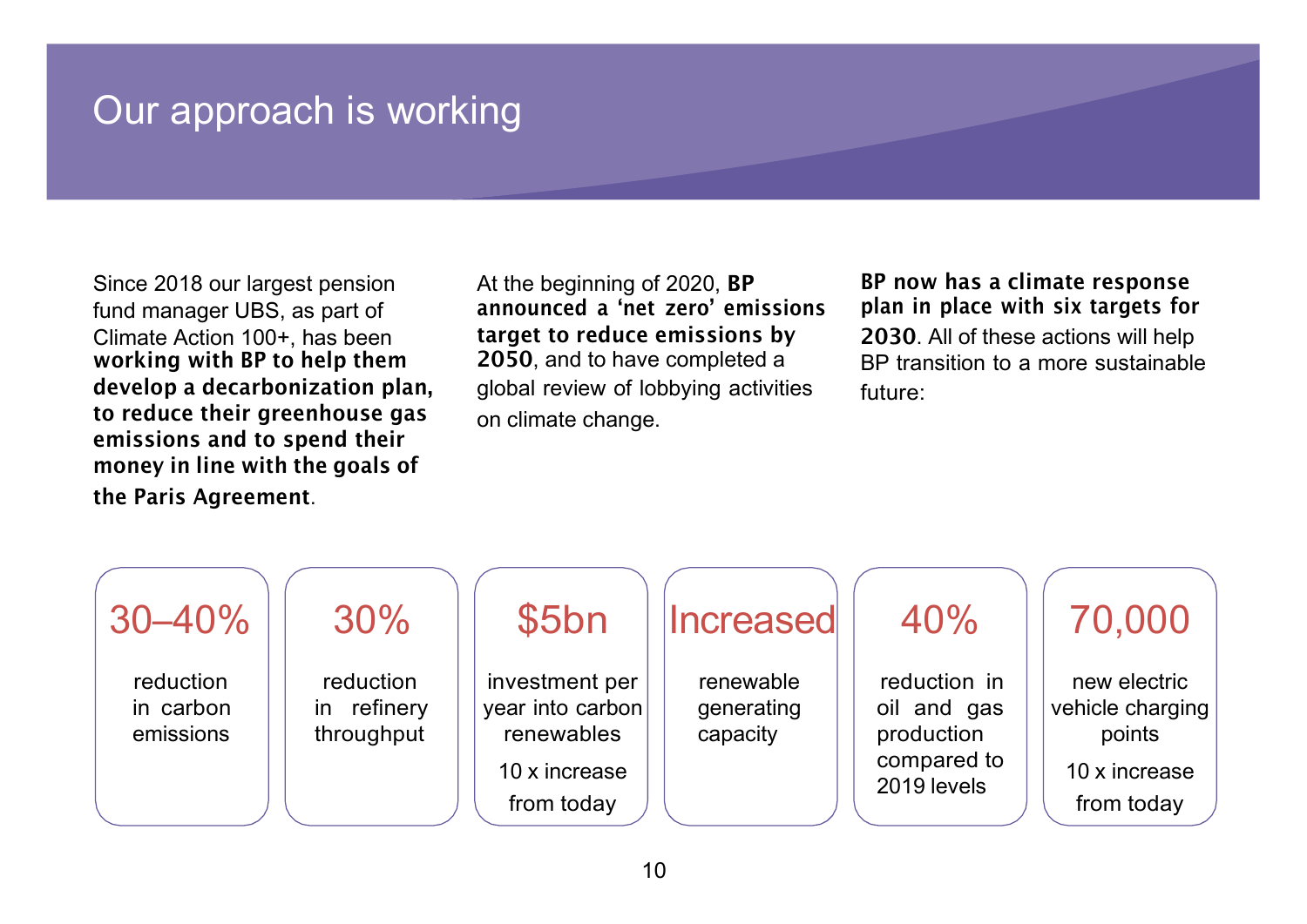### Stronger together!



Stronger together as an industry and stronger together working in partnership with the largest polluters. **Together can we make real progress**.



**We can speak with companies together** – with a louder voice as we are a bigger pool of money that's invested in their company. We can also **share our collective knowledge** to help them reduce their carbon emissions, using new technology and infrastructure.



We can also **invest money in those companies** – via shares or directly investing – to help them buy that technology or build new infrastructure.

**Let's use our power for positive change.**